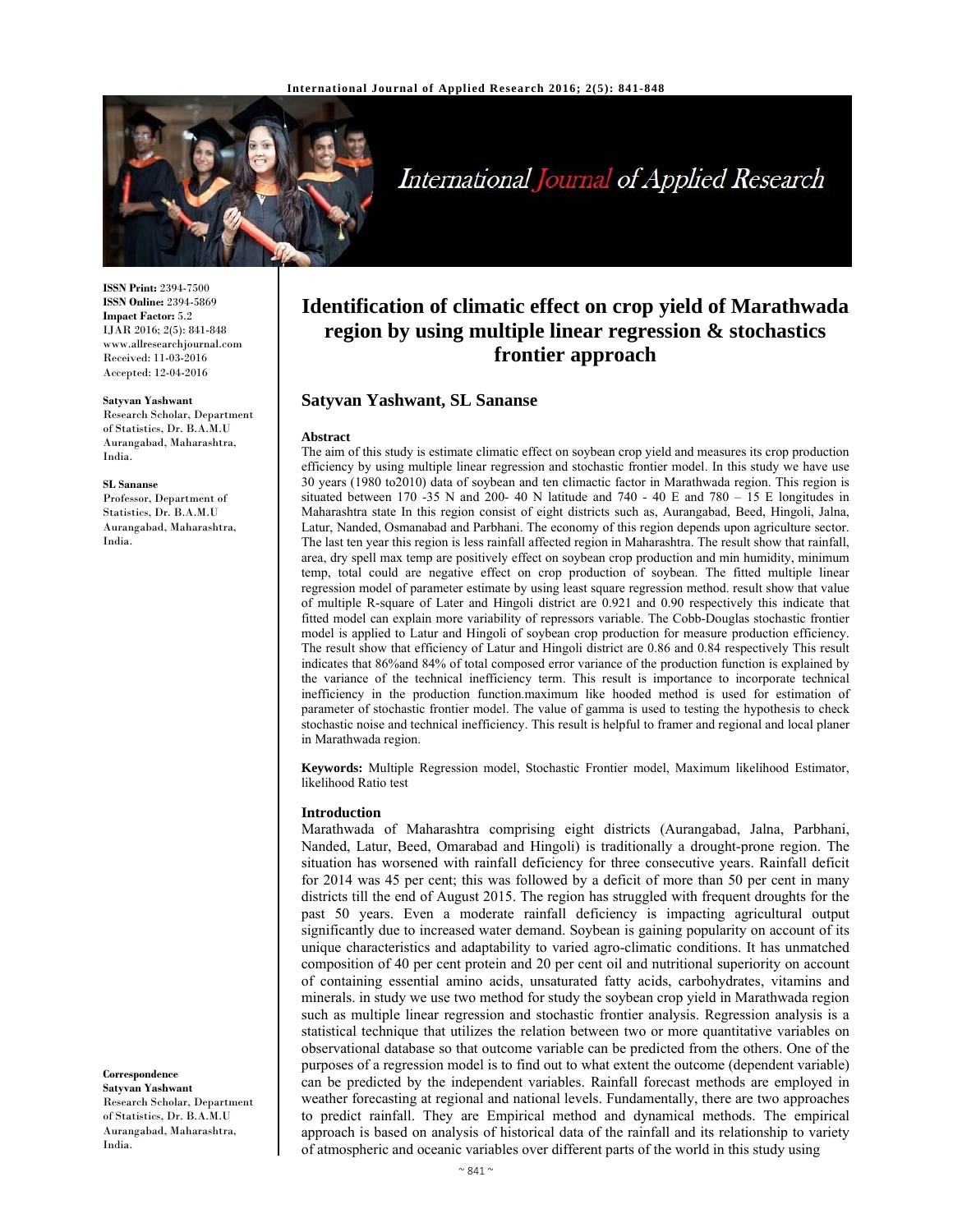regression analysis we have check the climatic effect on soybean crop production in Marathwada region. The stochastic frontier analysis is an analytical approach that utilizes econometric (parametric) techniques whose models of production recognize technical inefficiency and the fact that random shocks beyond producers' control may affect the product. Differently from non-parametric approaches that assume deterministic frontiers, SFA allows for deviations from the frontier, whose error can be decomposed for adequate distinction between technical efficiency and random stock (rainfall, dry spells, max temp, etc) Stochastic frontier models allow to analyse technical inefficiency in the framework of production functions. Production units (firms, regions, countries, etc.) are assumed to produce according to a common technology, and reach the frontier when they produce the maximum possible output for a given set of inputs. Inefficiencies can be due to structural problems or market imperfections and other factors which cause countries to produce below their maximum attainable output Over time, production units can become less inefficient and catch up to the frontier.1 It is also possible that the frontier shifts, indicating technical progress. In addition, production units can move along the frontier by changing input quantities. Finally, there can be some combinations of these three effects. The stochastic frontier method allows decomposing growth into changes in input use, changes in technology and changes in efficiency, thus extending the widely used growth accounting method. When dealing with productivity, two main problems arise: its definition and its measurement. Traditionally, empirical research on productivity has suffered from a number of shortcomings. Most empirical studies have employed the so called Solow residual (Solow 1956) [15]. The use of this measure is problematic: Abramovitz (1956) [2] refers to the difference between the growth rates of output and the weighted sum of input growth rates as a "measure of our ignorance about the causes of economic growth". In this study we have use soybean crop yield is output variable and other ten are input variable. Using this technique have check the main efficiency of model for cheeking utilization of maximum level of output of soybean by using input in Marathwada region.

# **Related Work**

Many researchers have study of crop production by using multiple linear regression and stochastic frontier such as, Díaz and Sánchez (2004)<sup>[9]</sup> investigated the temporary employment and technical efficiency in Spain's productivity growth that occurred between mid-1995 to the end of 2000. Aigner and Chu  $(1968)$ <sup>[1]</sup>, who proposed the use of specific econometric models consistent with the frontier--the 'bestpractice' notions of Farrell (1957) [10]. Contemporary researchers familiar with econometric modelling would prefer the use of stochastic frontier analysis (SFA) in their efficiency studies (Aigner *et al*. 1977; Meeusen and Broeck 1977) <sup>[1, 9]</sup>. Dolado *et al*,  $(2001)$ <sup>[2]</sup>. The use of SFA software developed by Battese and Coelli (1995) [4] has been widely applied, not only in manufacturing and agriculture sectors, but also in fisheries studies that wish to compare the performance of firms (see Roy 2002, Basri *et al*. 2006) [4]. They should be highly accredited for making this robust computer program freely available to those who wish to use it for teaching and research. Koop *et al*. (1999, 2000a, b) [11], and Koop  $(2001)$ <sup>[16]</sup> adopt a Bayesian approach to estimate

stochastic production frontiers. While there are certainly advantages of the Bayesian estimation method, the choice of Maximum Likelihood estimation in large sample is justified. Kim and Schmidt  $(2000)$ <sup>[12]</sup>. examine a large number of classical and Bayesian procedures to estimate the level of technical efficiency using different panel data sets. They find that Maximum Likelihood estimation based on the exponential distribution gives similar results to the Bayesian model in which the prior distribution for efficiency is exponential and there is an uninformative prior for the exponential parameter. Kumbhakar and L"othgren (1998)<sup>[18]</sup> assume in their Monte Carlo study that the true values of the underlying parameters are unknown and must be replaced by their ML estimates. They found that the result is true for all value of inefficiency and for sample sizes less than 200. Afriat (1972) and Richmond (1974)<sup>[3]</sup> explicitly assume that the disturbances follow a one-sided distribution, such as exponential or half normal. See Temple (1999) and the introduction for a more detailed discussion. Addition, it allows to include explanatory variables in both the production unction and the efficiency term. These are related work.

#### **Data and Methodology**

#### **Study area and data collection**

Marathwada region consist of eight districts such as, Beed, Hingoli, Jalna, Latur, Nanded, Osmanabad and Parbhani. This In this study we have used 30 years (1980 to2010 ) of time series data in rainfall, minimum &maximum temperature, minimum &maximum humidity, wind speed, wind direction & total could cover(octa) of eight metrological station in Marathwada region. In this region consist of eight districts such as, Beed, Hingoli, Jalna, Latur, Nanded, Osmanabad and Parbhani. This region is situated between 170 -35 N and 200- 40 N latitude and 740 - 40 E and 780 – 15 E longitudes. The data of two districts of 30(1980 to2010) years were obtained by IMD & Maharashtra agriculture department.

In this study we have use the crop yield of soybean is dependent (out variable) and other ten are independent (input variable) such as, rainfall, dry spell, max. temp, min temp, wind speed, wind direction, total could cover, area of crop growing (hector), max. Humidity and min.humidity

#### **1. Regression analysis**

Regression analysis is a statistical process for estimating the relationships among variables. It includes many techniques for modelling and analysing several variables, when the focus is on the relationship between a dependent variable and one or more independent variables. More specifically, regression analysis helps one understand how the typical value of the dependent variable changes when any one of the independent variables is varied, while the other independent variables are held fixed. In this study use have used seven variables such as Rainfall, Max temp, Min temp, Total could cover, Max humidity, Min humidity, Wind speed, Wind direction yield and Area, Yield is dependent variable. In that study more than two variable present in data we have use multiple regression

# **A. Multiple Regression analysis**

Multiple regressions fit a model to predict a dependent (Y) variable from two or more independent (X) variables. Multiple linear regression models are often used as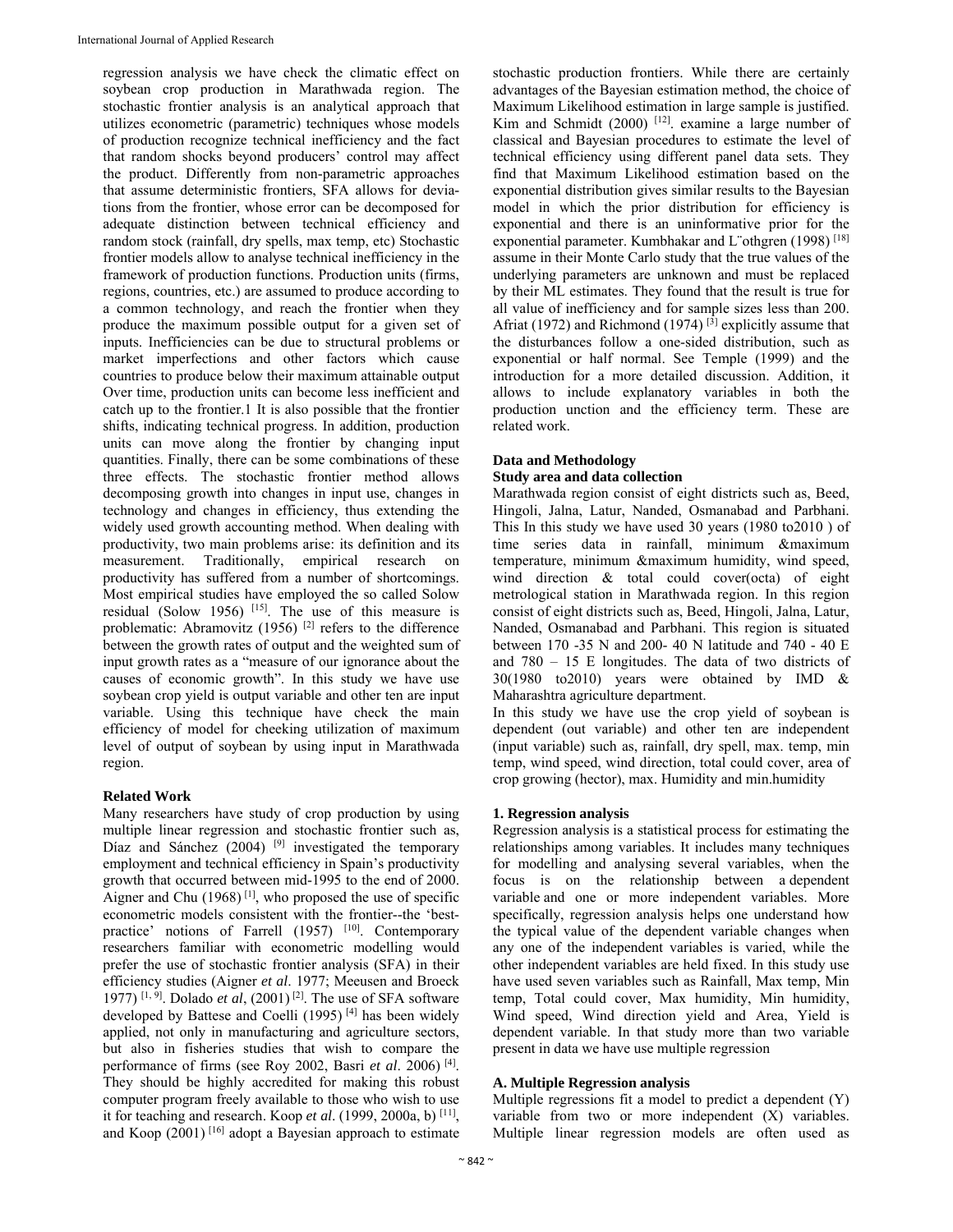approximating functions. That is, true functional relationship between y and x1,x 2, x3 …, is unknown, but over certain ranges of the repressor variables the linear regression model is an adequate approximation to the true unknown function. In the present study rainfall was treated as dependent variable and maximum & minimum temperature, minimum &maximum humidity, wind speed, wind direction & total could cover (octa) as independent variable. The form of the multiple linear regression equation fitted to the weekly average weather parameters is given below.

$$
Y = \beta_0 + \beta_1 X_1 + \beta_2 X_2 + \beta_3 X_3 + \beta_4 X_4 + \beta_5 X_5 + \beta_6 X_6 + \beta_7 X_7 + \beta_8 X_8 + \beta_9 X_9 + \beta_{10} X_{10} + \varepsilon_{i}
$$

 $Y =$  Crop yield X1=rainfall (mm) X2= Area (hectare)  $X3=$  Maximum temperature ( $\rm ^{\circ}C)$ X4= Total cloud cover (octa) X5= Maximum Relative humidity (%) X6= Wind speed (kmph) X7= Wind direction (deg) X8= Dry spell  $X9 =$ Minimum temperature (°C)  $X10=$  Minimum Relative humidity  $(\% )$  $\beta_0$  = intercept  $\beta_i$ <sup>=</sup> regression coefficient of i<sup>th</sup> independent variables  $(i=1, 2, \ldots 7)$  $\epsilon$  = error term.

#### **2. The Production Frontier: Theoretical Framework**

The standard definition of a production function is that it gives the maximum possible output for a given set of inputs; the production function therefore defines a boundary or a frontier. All the production units on the frontier will be fully efficient. Efficiency can be of two kinds: technical and allocate. Technical efficiency is defined either as producing the maximum level of output given inputs or as using the minimum level of inputs given output Allocate efficiency occurs when the marginal rate of substitution between any of the inputs equals the corresponding input price ratio. If this equality is not satisfied, it means that the country is not using its inputs in the optimal productions. An initial justification for computing efficiency can be found in that its measure facilitates comparisons across economic units. Secondly, and perhaps more importantly, when divergence in efficiency is found some further research needs to be undertaken to understand which factors led to it. Finally, differences in efficiency show that there is scope for implementing policies addressed to reduce them and to improve efficiency. A production frontier model can be written as

$$
Y_i = f(x_i; \beta)TE_i
$$
\n<sup>(2)</sup>

Where,  $Y_i$  is the output of producer i (i = 1, 2... N);  $X_i$  is a vector of M inputs used by producer is  $f(xi; \beta)$  the production frontier and  $\beta$  is a vector of technology parameters to be estimated. Let *TEi* be the technical efficiency of producer i,

$$
TE_i = \frac{Y_i}{f(xi;\beta)}
$$
\n(3)

In the case,  $TE_i = 1$ ,  $Y_i$  achieves its maximum feasible output of  $f(xi; \beta)$  if  $TE_i < 1$ , it measures technical inefficiency in the sense that observed output is below the maximum feasible output. The production frontier  $f(x_i; \beta)$ is deterministic. That means that the entire shortfall of observed output *Yi* from maximum feasible output  $f(x,;\beta)$ 

is attributed to technical inefficiency. Such a specification ignores the producer specific random shocks that are not under the control of the produce. We have to specify the stochastic production frontier

$$
Yi = f(xi; \beta) \exp(v_i) TE_i
$$
\n(4)

where,  $f(x_i; \beta) \exp(v_i) T E_i$  is the stochastic frontier, which consists of a deterministic part  $f (xi; \beta)$  common to all producers and a producer-specific part which  $exp(v_i)$ captures the effect of the random shocks to each producer TE<sub>i</sub> can be computed for Stochastic Frontier production of i<sup>th</sup> producer.

$$
TE_i = \frac{Y_i}{f(xi;\beta) \exp(v_i)}
$$
\n(5)

Technical efficiency can be estimated using either the deterministic production frontier model given by equations (2) and (3), or the stochastic frontier model given by equations (4) and (5) since the stochastic frontier model includes the effect of random shocks on the production process, this model is preferred to the deterministic frontier

#### **3. Stochastic Frontier Productions Function**

The econometric approach to estimate frontier models uses a parametric representation of technology along with a twopart composed error term. Under the assumption that is of

 $f(x_i;\beta)$  is of Cobb-Douglas type, the Stochastic frontier model in equation can be written as.

$$
\ln Y_i = \alpha + \beta X_i + \varepsilon_i \tag{6}
$$

Where,  $\varepsilon_i$  is an error term with?  $\varepsilon_i = v_i - u_i$ 

In this study using crop yield of soybean is output variable and other ten are input variable. The Cobb-Douglas type of stochastic frontier model in equation can be written as follows.

ln (Yi)=  $\beta_0$ +  $\beta_1$  ln(Rainfall) +  $\beta_2$  ln (Area) +  $\beta_3$  l ln (Max temp) +β<sub>4</sub> ln (Total Could cover)+ β<sub>5</sub> ln (Max. Humidity)+ β6 ln (Wind speed)+ β7 ln (Wind direction)+ β8 l ln g (dry spell)+  $\beta_9$  ln (Min.Temp)+  $\beta_{10}$  ln (Min. Humidity))+  $\epsilon_i$ 

The economic logic behind this specification is that the production process is subject to two economically distinguishable random disturbances. Statistical noise represented by  $v_i$  and technical inefficiency represented by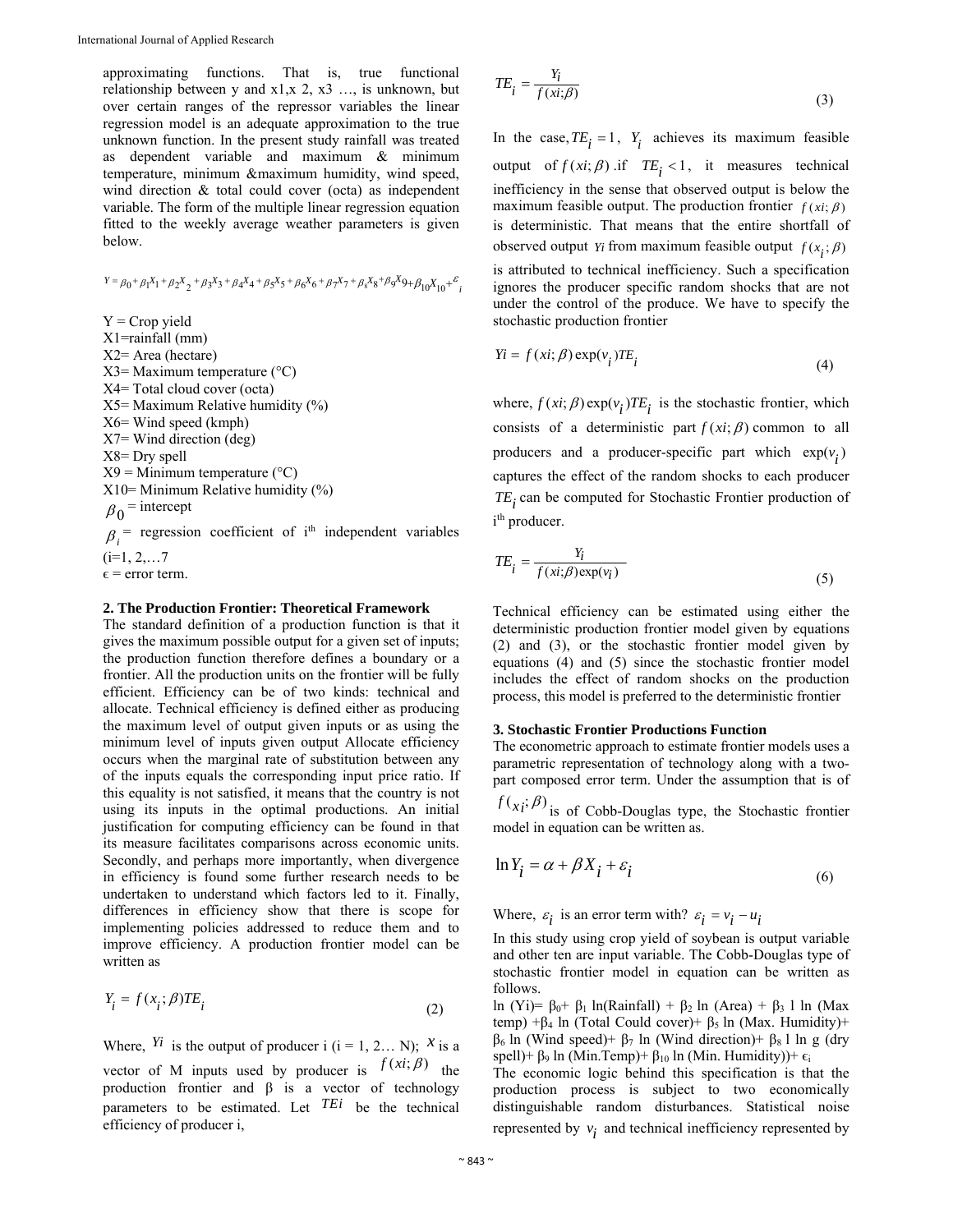$u_i$ ; There are some assumptions necessary on the characteristics of these components. The errors  $v_i$  assumed to have a symmetric distribution, in particular, they are independently and identically distributed as  $N(0, \sigma_v^2)$ . The component  $u_i$  is assumed to be distributed independently of  $v_i$  i and to satisfy  $u_i \ge 0$  (e.g. it follows a one-sided normal distribution  $\overline{N}^+(0, \sigma_v^2)$ . The non-negativity of the technical inefficiency term reflects the fact that if  $u_i > 0$ the country will not produce at the maximum attainable level. Any deviation below the frontier is the result of factors partly under the production unit's control, but the frontier itself can randomly vary across firms or over time for the same production unit. This last consideration allows the assertion that the frontier is stochastic, with a random disturbance  $v_i$  being positive or negative depending on favourable or unfavourable external events. It is important to note that given the non-negativity assumption on the efficiency term, its distribution is non-normal and therefore

the total error term is asymmetric and non-normal. This implies that the least squares estimator is inefficient. Assuming that  $v_i$  and  $u_i$  are distributed independently of

 $X_i$  estimation of (6) by OLS provides consistent estimators

of all parameters but the intercept, since  $E(\varepsilon_i) = -E(u_i)$ 

Moreover, OLS does not provide an estimate of producerspecific technical efficiency. However, it can be used to perform a simple test based on the skewness of empirical distribution of the estimated residuals. Schmidt and Lin (1984) propose the test statistic.

$$
b^{1/2} = \frac{m_3}{m_2^{3/2}}
$$
 (7)

Where,  $m_2$  and  $m_3$  are the second and the third moments of the empirical distribution of the residuals. Since  $v_i$  is symmetrically distributed,  $m<sub>3</sub>$  is simply the third moment of the distribution of  $u_i$ . The case  $m_3 < 0$  implies that OLS residuals are negatively skewed, and that there is evidence of technical inefficiency. In fact, if  $u_i > 0$  then  $\varepsilon_i = v_i - u_i$  negatively skewed. The positive skewness in the OLS residuals, i.e.  $m_2 > 0$ , suggests that the model is mis-specified. Coelli (1995) [5] proposed an alternative test statistic.

$$
b^{1/2} = \frac{m_3}{(6m_2^3/N)^{1/2}}
$$
 (8)

Where, N is equal to the number of observations. Under the null hypothesis of zero skewness in the OLS residuals,

 $m_2 = 0$ , the third moment of OLS residuals is asymptotically distributed as a normal random variable with mean zero and variance  $(6m_2^3/N)^{1/2}$ . This implies that the test statistic (10) is asymptotically distributed as a standard normal random variable N (0,1). Coelli (1995) [5] presents Monte Carlo experiments where these tests have the correct size and good power. The asymmetry of the distribution of the error term is a central feature of the model. The degree of asymmetry can be represented by the following parameter.

$$
\lambda = \frac{\sigma_u^2}{\sigma_v^2} \tag{9}
$$

The larger  $\lambda$  is, the more pronounced the asymmetry will be. On the other hand, if  $\lambda$  is equal to zero, then the symmetric error component dominates the one-side error component in the determination of  $\varepsilon_i$ . Therefore, the complete error term is explained by the random disturbance  $v_i$ , which follows a normal distribution.  $\varepsilon_i$  Therefore has a normal distribution.

To test the hypothesis that  $\lambda = 0$ , we can compute a Wald statistic or likelihood ratio

Test both based on the maximum likelihood estimator of  $\lambda$ Coelli (1995) <sup>[5]</sup> tests as equivalent hypothesis  $\gamma = 0$ against the alternative  $\gamma > 0$ , where

$$
\lambda = \frac{\sigma_u^2}{\sigma_u^2 + \sigma_v^2}
$$
\n(10)

A value of zero for the parameter  $\gamma$  indicates that the deviations from the frontier are entirely due to noise, while a value of one would indicate that all deviations are due to technical inefficiency. The Wald statistic is calculated as

 $\lambda$ 

$$
W = \frac{Y}{\sigma_{\gamma}}
$$
 (11)

Where,*Y*  $\hat{Y}$  is maximum likelihood estimate of  $\hat{Y}$  and  $\hat{\sigma}_{\hat{Y}}$ is its estimated standard error. Under

 $H_0 = \gamma = 0$  is true, the test statistic is asymptotically distributed as a standard normal random variable. However, given that  $\gamma$  cannot be negative, the test is performed as a one-sided test. The likelihood test statistic is

$$
LR = -2[log(L0) - log(L1)]
$$
\n(12)

Where,  $log(L_0)$  is the log-likelihood valued under the null hypothesis and  $log(L_1)$  is the log-likelihood value under the alternative. This test statistic is asymptotically distributed as chi-square random variable with degrees of freedom equal to the number of restrictions. Coelli  $(1995)$ <sup>[5]</sup> notes that under the null hypothesis  $\gamma = 0$ , the statistic lies on the limit of the parameter space since  $\gamma$  cannot be less than zero. He therefore concludes that the likelihood ratio statistic will have an asymptotic distribution equal to a mixture of chi-square distribution.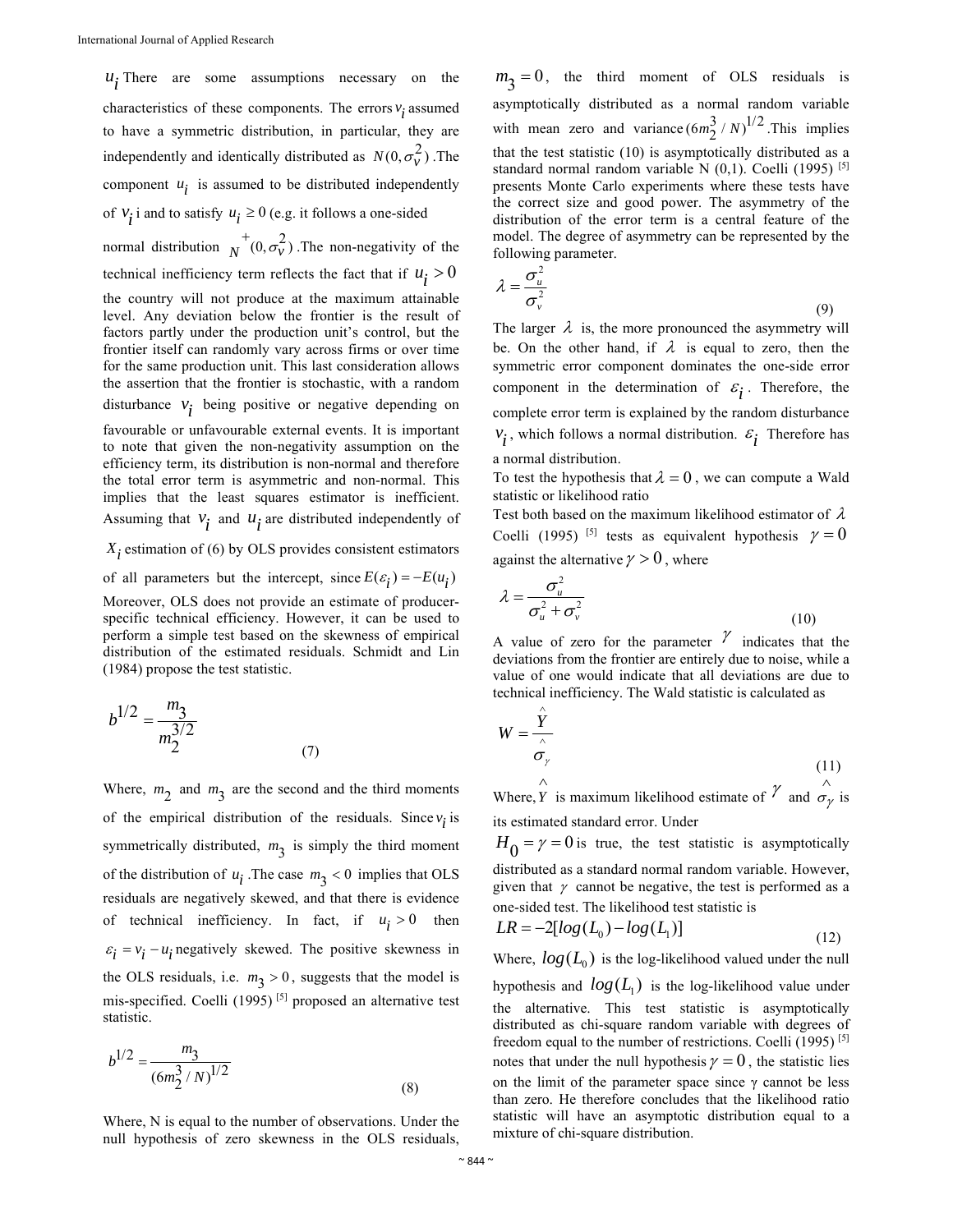#### **4. Estimation of parameter of Cobb-Douglas stochastic frontier model**

There are two main methods to estimate the parameter of stochastic frontier models is modified ordinary least Squares method and other consists of maximum likelihood method.

# **A. Modified Ordinary Least Squares**

In this method all the assumptions of the classical regression model apply, with the exception of the zero mean of the disturbances. The OLS estimator will be a best linear unbiased and consistent estimate of the vector β. Problems arise for the intercept term  $\alpha$ . its OLS estimate is not consistent.

# **B. Maximum Likelihood Estimator method**

In this method consistent estimates of all the parameters of the frontier function can be obtained simply using a modification of the OLS estimator. However the distribution of the composed error term is asymmetric (because of the asymmetric distribution of the inefficiency term). A maximum likelihood estimator that takes into consideration this information should therefore give more efficient estimates, at least asymptotically. This has been investigated by Greene (1980a, b)  $[20]$  who argues that the Gamma distribution is one of the distributions which provides a maximum likelihood estimator with all of the usual desirable properties and which is characterised by a high degree of flexibility. This distribution should therefore be used to model the inefficiency error term. However, it has been noticed that the flexibility of the Gamma distribution can make the shapes of statistical noise and inefficiency hardly distinguishable

#### **IV. Result and Discussions**

In this study present methodology is applied to five selected metrological station of Marathwada region. In this region Latur district shows the highest soybean crop production district of Marathwada average production of soybean of Latur is 2013 tonnes.in that skews and kurtosis value is 1.08 and 0.66 respectively this indicate that increasing the crop production of soybean. Area per hector of soybean of Latur is higher than other district. Table (1) show the descriptive statistics of selected variable of district of Marathwada region.

| <b>Station</b> | <b>Variable</b>   | Mean   | <b>StDev</b> | <b>Minimum</b>                                                                                                                                                                                                                                                                                                                                                                                                                                                                                          | <b>Maximum</b> | <b>Skewnes</b> | <b>Kurtosis</b> |
|----------------|-------------------|--------|--------------|---------------------------------------------------------------------------------------------------------------------------------------------------------------------------------------------------------------------------------------------------------------------------------------------------------------------------------------------------------------------------------------------------------------------------------------------------------------------------------------------------------|----------------|----------------|-----------------|
|                | Yield             | 2013   | 1847         | 84                                                                                                                                                                                                                                                                                                                                                                                                                                                                                                      | 6254           | 1.08           | 0.66            |
|                | Rainfall          | 113.4  | 55.0         | 55.8                                                                                                                                                                                                                                                                                                                                                                                                                                                                                                    | 244.9          | 1.61           | 2.23            |
|                | Area              | 1539   | 1020         | 70                                                                                                                                                                                                                                                                                                                                                                                                                                                                                                      | 3368           | 0.00           | $-0.79$         |
|                | Max Temp          | 34.929 | 2.786        | 29.<br>39.<br>2.<br>8<br>75<br>64<br>19<br>30<br>256<br>285<br>122<br>1869<br>56<br>189<br>114<br>1546<br>29<br>38<br>5.000<br>8.<br>86<br>79.000<br>27<br>10.00<br>259.00<br>311<br>91<br>2834<br>78.0<br>200<br>101<br>2189<br>29.000<br>36<br>5.000<br>8<br>63.000<br>78<br>19.<br>13.000<br>2834<br>91<br>7<br>1374<br>$\overline{21}$<br>1335<br>29.000<br>34.000<br>4.000<br>8.000<br>71.00<br>91.00<br>3.00<br>17.00<br>174.00<br>314.00<br>$\overline{7}$<br>1374<br>245<br>2867<br>204<br>1505 |                | 0.05           |                 |
| Latur          | Total could cover | 6.143  | 1.834        |                                                                                                                                                                                                                                                                                                                                                                                                                                                                                                         |                | $-1.12$        | 0.95            |
|                | Max. Humidity     | 68.571 | 3.631        |                                                                                                                                                                                                                                                                                                                                                                                                                                                                                                         |                |                | $-0.87$         |
|                | Wind. Speed       | 23.643 | 3.500        | $-0.64$<br>0.26<br>0.37<br>$-0.40$<br>0.70<br>0.02<br>0.24<br>0.35<br>$-0.61$<br>$-0.40$<br>1.81<br>3.30<br>0.56<br>1.06<br>$-0.47$<br>0.12<br>$-2.15$<br>$-0.18$<br>$-0.30$<br>0.56<br>1.09<br>0.90<br>0.56<br>$-0.20$<br>$-1.93$<br>$-0.04$<br>$-2.17$<br>1.09<br>0.16<br>$-1.01$<br>29.000<br>39.000<br>$-0.01$<br>$-1.37$<br>5.000<br>8.000<br>$\frac{1}{70.000}$<br>79.000<br>0.68<br>13.000<br>19.000<br>$-0.18$<br>0.21<br>254.00<br>286.00<br>245<br>0.16                                       | $-0.72$        |                |                 |
|                | Wind. Direction   | 271.79 | 7.79         |                                                                                                                                                                                                                                                                                                                                                                                                                                                                                                         |                |                | 0.08            |
|                | Yield             | 827    | 544          |                                                                                                                                                                                                                                                                                                                                                                                                                                                                                                         |                |                | $-0.44$         |
|                | Rainfall          | 125.86 | 37.02        |                                                                                                                                                                                                                                                                                                                                                                                                                                                                                                         |                |                | $-0.03$         |
|                | Area              | 758    | 454          |                                                                                                                                                                                                                                                                                                                                                                                                                                                                                                         |                |                | $-1.00$         |
| Parbhani       | Max Temp          | 33.071 | 2.702        |                                                                                                                                                                                                                                                                                                                                                                                                                                                                                                         |                |                | $-0.98$         |
|                | Total could cover | 7.000  | 0.961        |                                                                                                                                                                                                                                                                                                                                                                                                                                                                                                         |                |                | $-0.39$         |
|                | Max. Humidity     | 83.143 | 1.875        |                                                                                                                                                                                                                                                                                                                                                                                                                                                                                                         |                |                | 0.76            |
|                | Wind. Speed       | 14.86  | 4.44         |                                                                                                                                                                                                                                                                                                                                                                                                                                                                                                         |                |                | 3.83            |
|                | Wind. Direction   | 269.64 | 12.33        |                                                                                                                                                                                                                                                                                                                                                                                                                                                                                                         |                |                | 11.72           |
|                | Yield             | 1303   | 854          |                                                                                                                                                                                                                                                                                                                                                                                                                                                                                                         |                |                | $-0.64$         |
|                | Rainfall          | 122.6  | 39.7         |                                                                                                                                                                                                                                                                                                                                                                                                                                                                                                         |                |                | $-0.18$         |
|                | Area              | 1251   | 712          |                                                                                                                                                                                                                                                                                                                                                                                                                                                                                                         |                |                | $-1.43$         |
|                | Max Temp          | 32.643 | 2.706        |                                                                                                                                                                                                                                                                                                                                                                                                                                                                                                         |                |                | $-1.90$         |
| Nanded         | Total could cover | 7.500  | 0.855        |                                                                                                                                                                                                                                                                                                                                                                                                                                                                                                         |                |                | 5.30            |
|                | Max. Humidity     | 71.071 | 3.583        |                                                                                                                                                                                                                                                                                                                                                                                                                                                                                                         |                |                | 1.61            |
|                | Wind. Speed       | 16.143 | 1.956        |                                                                                                                                                                                                                                                                                                                                                                                                                                                                                                         |                |                | $-1.04$         |
|                | Wind. Direction   | 1303   | 854          |                                                                                                                                                                                                                                                                                                                                                                                                                                                                                                         |                |                | $-0.64$         |
|                | Yield             | 442    | 438          |                                                                                                                                                                                                                                                                                                                                                                                                                                                                                                         |                |                | 0.09            |
|                | Rainfall          | 481    | 405          |                                                                                                                                                                                                                                                                                                                                                                                                                                                                                                         |                |                | 0.06            |
|                | Area              | 31.000 | 1.569        |                                                                                                                                                                                                                                                                                                                                                                                                                                                                                                         |                |                | $-0.77$         |
| Osmanabad      | Max Temp          | 6.429  | 1.284        |                                                                                                                                                                                                                                                                                                                                                                                                                                                                                                         |                |                | $-0.78$         |
|                | Total could cover | 84.93  | 4.87         |                                                                                                                                                                                                                                                                                                                                                                                                                                                                                                         |                |                | 4.85            |
|                | Max. Humidity     | 10.50  | 3.78         |                                                                                                                                                                                                                                                                                                                                                                                                                                                                                                         |                |                | 0.01            |
|                | Wind. Speed       | 277.21 | 34.65        |                                                                                                                                                                                                                                                                                                                                                                                                                                                                                                         |                |                | 6.11            |
|                | Wind. Direction   | 442    | 438          |                                                                                                                                                                                                                                                                                                                                                                                                                                                                                                         |                |                | 0.09            |
|                | Yield             | 1368   | 823          |                                                                                                                                                                                                                                                                                                                                                                                                                                                                                                         |                |                | $-0.97$         |
|                | Rainfall          | 1064   | 491          |                                                                                                                                                                                                                                                                                                                                                                                                                                                                                                         |                |                | $-0.76$         |
|                | Area              | 34.286 | 3.221        |                                                                                                                                                                                                                                                                                                                                                                                                                                                                                                         |                |                | $-1.46$         |
|                | Max Temp          | 7.286  | 0.914        |                                                                                                                                                                                                                                                                                                                                                                                                                                                                                                         |                |                | 1.75            |
|                | Total could cover | 74.143 | 2.627        |                                                                                                                                                                                                                                                                                                                                                                                                                                                                                                         |                |                | $-0.36$         |
| Hingoli        | Max. Humidity     | 16.071 | 2.369        |                                                                                                                                                                                                                                                                                                                                                                                                                                                                                                         |                |                | $-1.48$         |
|                | Wind. Speed       | 267.57 | 9.17         |                                                                                                                                                                                                                                                                                                                                                                                                                                                                                                         |                |                | $-0.17$         |
|                | Wind. Direction   | 1368   | 823          |                                                                                                                                                                                                                                                                                                                                                                                                                                                                                                         | 2867           |                | $-0.97$         |

**Table 1:** Descriptive statistics selected variable of metrological station (district)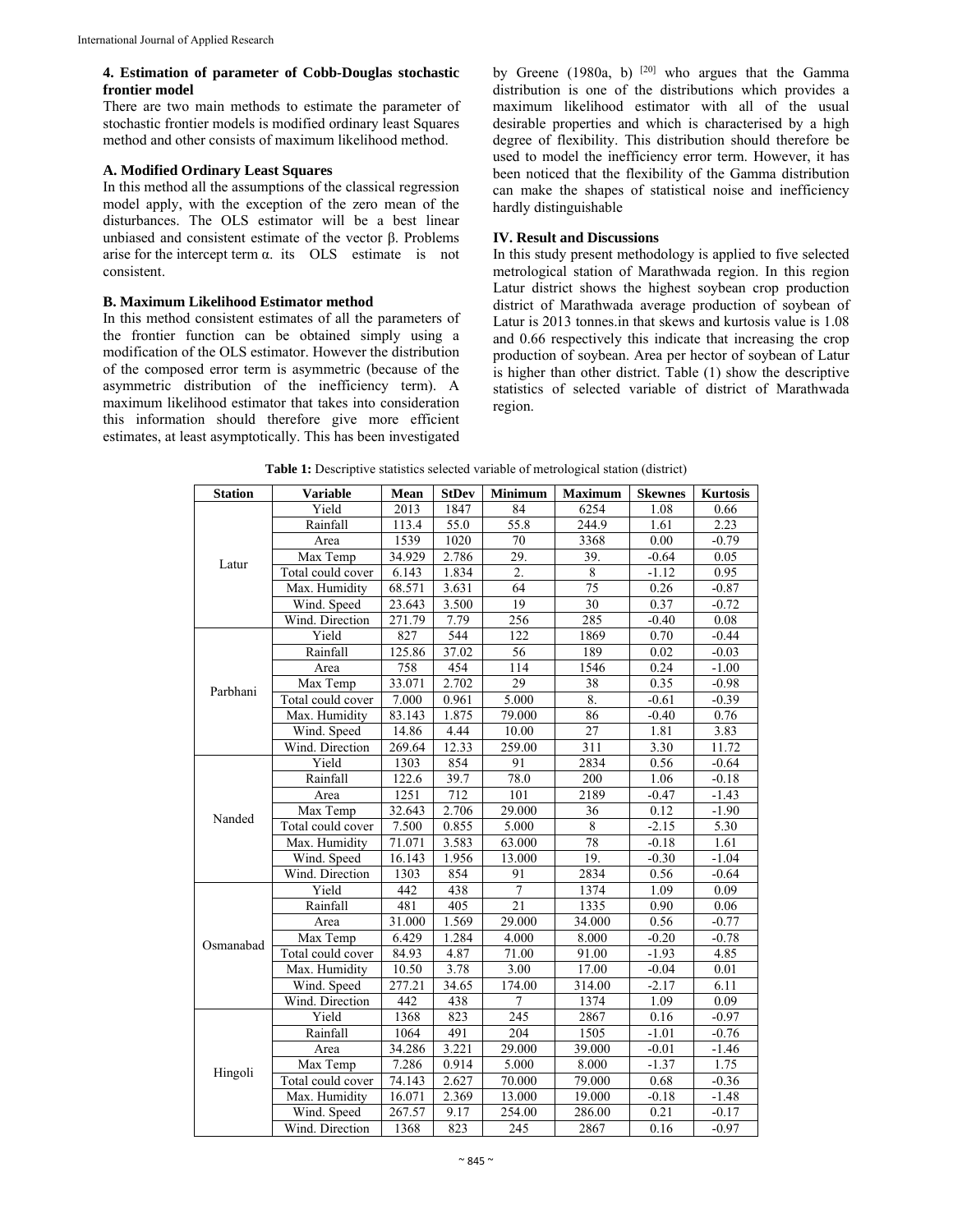#### **Multiple Linear Regression model (MLR)**

In multiple regressions a common goal is to determine which independent variables contribute significantly to explaining the variability in the dependent variable. A goal in determining the best model is to minimize the mean square error (MSE), which would intern maximize the multiple correlation value (R).In this study we have use crop yield of soybean is dependent variable and other ten are independent variable for fitting multiple linear regression model of two districts such as Latur and Hingoli. The Latur district is highest soybean crop production in Marathwada region

**Table 2:** show the parameter estimates of fitted Multiple Regression model for measuring the climatic effect on soybean crop of Latur district (station)

| <b>Coefficient</b> | <b>Estimate</b> | <b>Std. Error</b> | t-value | Pr(> t ) |
|--------------------|-----------------|-------------------|---------|----------|
| Intercept          | $-13261$        | 4610              | $-2.88$ | 0.014    |
| Rainfall           | 15.993          | 3.462             | 4.62    | 0.001    |
| Area               | 0.4964          | 0.2348            | 2.11    | 0.056    |
| Max.Temp           | 113.21          | 66.26             | 1.71    | 0.113    |
| Toat.could         | 12.61           | 79.61             | 0.16    | 0.877    |
| Max. Humidity      | $-28.30$        | 26.25             | $-1.08$ | 0.302    |
| Wind Speed         | 153.54          | 51.49             | 2.98    | 0.011    |
| Wind Direction     | 11.440          | 3.785             | 3.02    | 0.011    |
| Dry Spell          | 52.04           | 33.05             | 1.57    | 0.141    |
| Min.Temp           | 284.9           | 129.5             | 2.200   | 0.048    |
| Min.Humidity       | $-110.57$       | 53.67             | $-2.06$ | 0.062    |

Table 3. Show that multiple regression equation of soybean crop of Latur district. in this method we have use crop yield of soybean is dependent variable and other ten are independent variable. The rainfall, Area, max. Temp, total could cover, wind speed, wind direction is positive effect on crop production of soybean and Max & min humidity are negative effect on crop production of soybean. In multiple regression model, multiple R-squared is 0.905, which implies that 90.05% of the total variations can be explained by the repressor variables and Adjusted R-squared is 0.8109, which implies that 81.09 % variation can be explained by the repressor after adjustment variables after adjustments and from the overall test. The level of significance  $(\alpha = 5\%)$ used for this study. Multiple regression model is good fit to soybean crop production of Latur district on basis value of multiple R-square and adjusted R-square.

**Table 3:** show the parameter estimates of fitted Multiple Regression model for measuring the climatic effect on soybean crop of Hingoli district (station)

| Coefficient           | <b>Estimate</b> | Std.<br>Error | t-<br>value | Pr(> t ) |
|-----------------------|-----------------|---------------|-------------|----------|
| Intercept             | 276             | 3121          | 0.09        | 0.931    |
| Rainfall              | 6.843           | 1.881         | 3.64        | 0.003    |
| Area                  | 0.1736          | 0.1233        | 1.41        | 0.184    |
| Max.Temp              | $-10.03$        | 16.28         | $-0.62$     | 0.549    |
| Toat.could            | $-244.68$       | 71.85         | $-3.41$     | 0.005    |
| Max. Humidity         | 17.78           | 19.19         | 0.93        | 0.372    |
| Wind Speed            | 21.92           | 22.51         | 0.97        | 0.349    |
| <b>Wind Direction</b> | $-1.421$        | 7.135         | $-0.20$     | 0.845    |
| Dry Spell             | $-11.09$        | 14.93         | $-0.74$     | 0.472    |
| Min.Temp              | $-9.97$         | 11.56         | $-0.86$     | 0.405    |
| Min.Humidity          | 19.31           | 10.46         | 1.85        | 0.09     |

Table3. Show that multiple regression equation of soybean crop of Latur district. in this method we have use crop yield

of soybean is dependent variable and other ten are independent variable. The rainfall, Area, max.Temp, total could cover, wind speed, wind direction is positive effect on crop production of soybean and Max& min humidity are negative effect on crop production of soybean. In multiple regression model, multiple R-squared is 0.905, which implies that 90.05% of the total variations can be explained by the repressor variables and Adjusted R-squared is 0.8109, which implies that 81.09 % variation can be explained by the repressor variables after adjustments and from the overall test. The level of significance  $(\alpha = 5\%)$  used for this study.

#### **Stochastic Frontier model**

The Cobb-Douglas stochastic frontier model is used for measure the production efficiency of soybean crop yield production. In this method we have use crop yield is output variable and other ten such as, rainfall, dry spell, max. Temp, min temp, wind speed, wind direction, total could cover, area of crop growing (hector), max. Humidity and min. humidity

| <b>Table 4:</b> show the parameter estimates of fitted Cobb-Douglas |
|---------------------------------------------------------------------|
| Stochastic Frontier model, for measuring efficiency of climatic     |
| effect on soybean crop of Latur district (station)                  |

| Coefficient            | <b>Estimate</b> | Std.     | z-        | Pr(> z )    |
|------------------------|-----------------|----------|-----------|-------------|
|                        |                 | Error    | value     |             |
| Intercept              | $-10.2739$      | 0.978435 | $-10.500$ | $< 2.2e-16$ |
| Ln(Rainfall)           | 1.5490          | 0.239181 | 6.476     | 9.399e-11   |
| Ln(Area)               | 0.3733          | 0.052085 | 7.167     | 7.649e-13   |
| Ln(Max.Temp)           | 1.0080          | 0.640961 | 1.573     | 0.1158037   |
| Ln(Toat.could)         | 0.4541          | 0.120384 | 3.772     | 0.0001620   |
| Ln(Max.<br>Humidity)   | $-0.2372$       | 0.587920 | $-0.404$  | 0.6866150   |
| Ln(Wind Speed)         | 1.2382          | 0.332693 | 3.722     | 0.0001979   |
| Ln(Wind)<br>Direction) | 0.3816          | 0.045211 | 8.441     | $9.399e-11$ |
| Ln.(Dry Spell)         | 0.1513          | 0.198225 | 0.763     | 0.4454404   |
| Ln(Min.Temp)           | $-1.3599$       | 0.502149 | $-2.708$  | 0.0067664   |
| Ln<br>(Min.Humidity)   | 0.4237          | 0.664963 | 0.637     | 0.5239849   |
| SigmaSq                | 0.0576          | 0.014952 | 3.855     | 0.0001159   |
| gamma                  | 1.0000          | 0.002521 | 396.652   | 0.4454404   |

The Cobb-Douglas stochastic frontier model assuming a logarithmic transcendental (translog) technology, the parameters estimates of the production frontier and the technical inefficiency component are presented in Table 4. The statistically significant parameters at the level of 5% are essentially related to soybean crop production, as well as the measures of regional technical inefficiency expressed by dummy variables. The Likelihood Ratio statistic presents significant value at 1% level, indicating effects of technical inefficiency in the model. The results show that of technical inefficiency. Presents approximated value of 0,90. This result indicates that 90% of total composed error variance of the production function is explained by the variance of the technical inefficiency term. This reveals the importance to incorporate technical inefficiency in the production function. The estimated coefficients of all the parameters of production function of rainfall, area, max. temp, total could cover are positive there is positive effect on soybean crop production and other is negative effect on soybean crop production.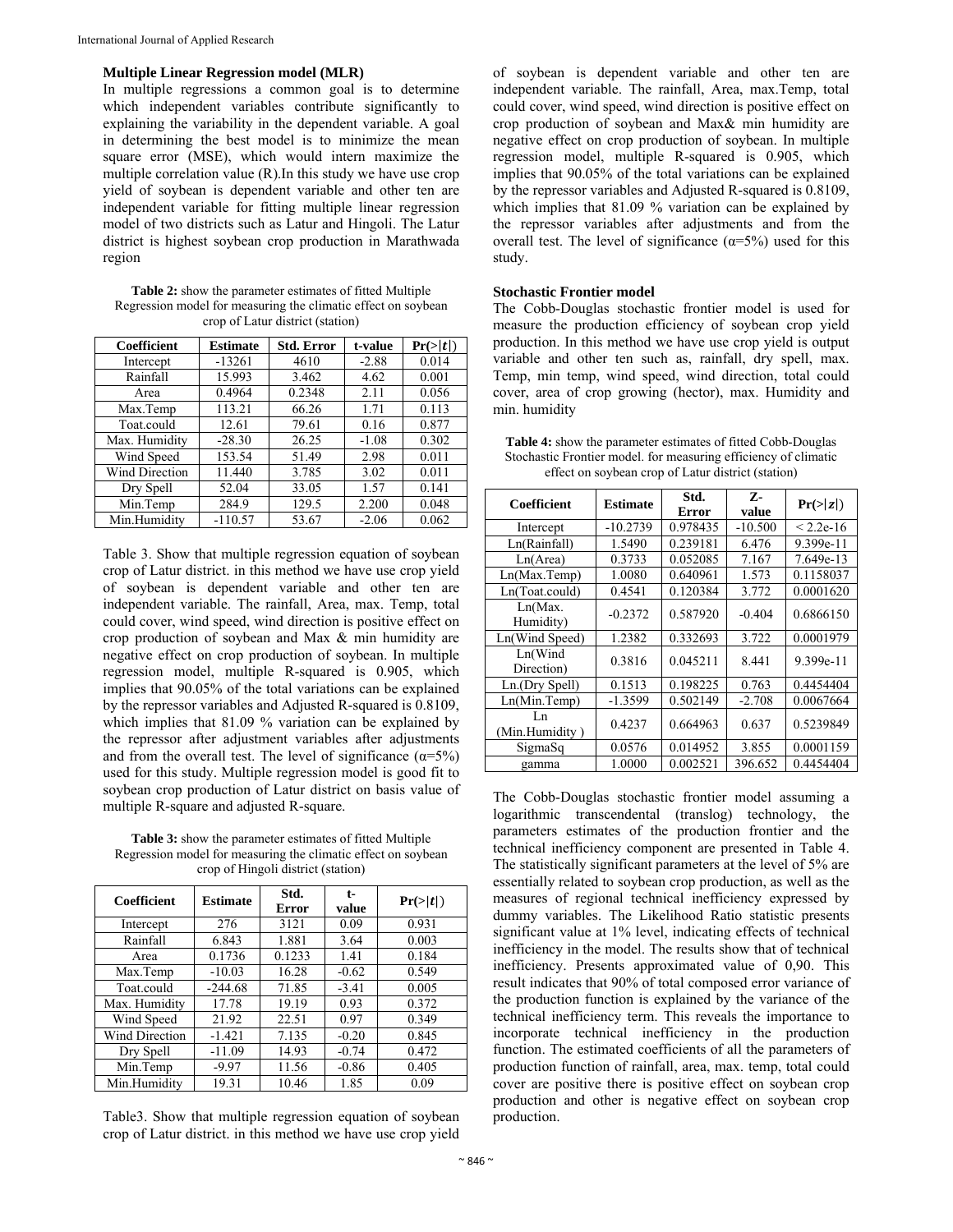The value Coelli's test H0:  $\gamma = 0$ , which gives the value of gamma is1 and it's p-value for testing the hypothesis is 0.4454, indicates highly insignificant and all of the deviations arises due to stochastic noise and there is no technical inefficiency. The test statistics value of likelihood ratio test is  $Pr(\geq |\chi_2|) \geq 0 = 0.458$  which implies to accept the null hypothesis that there is no production inefficiency of soybean production due to climates change in Marathwada region.

**Table 5:** Show the parameter estimates of fitted Cobb-Douglas Stochastic Frontier model. For measuring efficiency of climatic effect on soybean crop of Hingoli district (station)

| Coefficient        | <b>Estimate</b> | Std.<br>Error | <b>Z-value</b> | Pr(> z )    |
|--------------------|-----------------|---------------|----------------|-------------|
| Intercept          | $-11.481$       | 0.9952        | $-11.5366$     | $< 2.2e-16$ |
| Ln(Rainfall)       | 0.8007          | 0.758         | 1 1.0555       | 0.2912      |
| Ln(Area)           | 0.316033        | 0.349032      | 0.9055         | 0.3652      |
| Ln(Max.Temp)       | $-0.196891$     | 0.941148      | $-0.2092$      | 0.834290    |
| Ln(Toat.could)     | $-0.162508$     | 0.973970      | $-0.1669$      | 0.867488    |
| Ln(Max. Humidity)  | 2.685481        | 0.902939      | 2.9742         | 0.002938    |
| Ln(Wind Speed)     | 0.40894         | 0.930934      | 0.2210         | 0.8250829   |
| Ln(Wind Direction) | 0.276084        | 0.839183      | 0.3290         | 0.742162    |
| Ln.(Dry Spell)     | $-0.235133$     | 0.746968      | $-0.3148$      | 0.752926    |
| Ln(Min.Temp)       | $-0.154406$     | 0.442745      | $-0.3487$      | 0.727279    |
| Ln(Min.Humidity)   | 0.343671        | 0.936492      | 0.3670         | 0.713636    |
| SigmaSq            | 0.053055        | 0.046049      | 1.1521         | 0.249261    |
| gamma              | 0.976376        | 0.565131      | 1.7277         | 0.084042    |

The Cobb-Douglas stochastic frontier model assuming a logarithmic transcendental (translog) technology, the parameters estimates of the production frontier and the technical inefficiency component are presented in Table 5. The statistically significant parameters at the level of 5% are essentially related to soybean crop production, as well as the measures of regional technical inefficiency expressed by dummy variables. The Likelihood Ratio statistic presents significant value at 1% level, indicating effects of technical inefficiency in the model.

The results show that of technical inefficiency. Presents approximated value of 0,925. This result indicates that 92.5% of total composed error variance of the production function is explained by the variance of the technical inefficiency term. This reveals the importance to incorporate technical inefficiency in the production function. The estimated coefficients of all the parameters of production function of rainfall, area, max. humidity, total could cover are positive there is positive effect on soybean crop production and other is negative effect on soybean crop production. The value Coelli's test H0:  $\gamma = 0$ , which gives the value of gamma is0.976 and it's p-value for testing the hypothesis is 0.084, indicates highly insignificant and all of the deviations arises due to stochastic noise and there is no technical inefficiency. The test statistics value of likelihood ratio test is  $Pr(\geq |\chi|) \geq 0 = 0.0118$  which implies to accept the null hypothesis that there is no production inefficiency of soybean production due to climates change in Marathwada region.

# **Conclusion**

The aim of this study is to estimate climatic effect on soybean crop yield and measures its crop production efficiency by using multiple linear regressions and stochastic frontier model.In multiple regression model we have use crop yield is dependent variable and other ten are independent variable in Latur and Hingoli district

respective. The result show that rainfall, area, dry spell max temp are positively effect on soybean crop production and min humidity, minimum temp, total could are negative effect on crop production of soybean. The fitted multiple linear regression model of parameter estimate by using least square regression method. result show that value of multiple R-square of Later and Hingoli district are 0.921 and 0.90 respectively this indicate that fitted model can explain more variability of repressors variable. The Cobb-Douglas stochastic frontier model is applied to Latur and Hingoli of soybean crop production for measure production efficiency. The result show that efficiency of Latur and Hingoli district are 0.86 and 0.84 respectively This result indicates that 86%and 84% of total composed error variance of the production function is explained by the variance of the technical inefficiency term. The estimated coefficients of all the parameters of production function of rainfall, area, max. temp, total could cover are positive there is positive effect on soybean crop production and other is negative effect on soybean crop production.

The value Coelli's test H0:  $\gamma = 0$ , which gives the value of gamma testing the hypothesis to check stochastic noise and there is no technical inefficiency. The statistics value of likelihood ratio test is  $Pr(\geq |\chi^2|) \geq 0 = 0.0118$  which implies to accept the null hypothesis that there is no production inefficiency of soybean production due to climates change in Marathwada region. This study is help farmers in making decision concerning with their crop & regional and local plan they depend on rainfall of Marathwada region

# **References**

- 1. Aigner DJ, Lovell CAK, Schmidt P. Formulation and Estimation of Stochastic Frontier Production Function Models, Journal of Econometrics. 1977.
- 2. Abramovitz M. Resource and output trends in the united states since 1870, American Economic Review. 1956; 46:5–23.
- 3. Afriat SN. Efficiency estimation of production functions, International Economic Review 13, Oct, 1972, 568-598
- 4. Battese GE, Coelli TJ. A Stochastic Frontier production Function Incorporating a Model for Technical Inefficiency Effects, Working Paper in Econometrics and Applied Statistics, No.69, Department of Econometrics, University of New England, Armindale. 1993.
- 5. Coelli T. Estimators and hypothesis tests for a stochastic frontier function: A Monte carol analysis, Journal of Productivity Analysis. 1995; 6:247-268.
- 6. Coelli TJ. Battese GE. Identification of Factors which Influence the technical inefficiency of Indian Farmers. Australian Journal of Agricultural Economics. 1996; 40(2):103-128.
- 7. Coelli VJ. Guide to Frontier Version 4.1: A Computer Programmed for Stochastic Frontier Production and Cost Function Estimation, Department of Economics, University of New England, Armanda, Australia. 1996
- Constantin PD, Martin LM, Rivera EBBR. Cobb-Douglas, Translog Stochastic Production Function and Data Envelopment... Journal of Operations and Supply Chain.
- 9. Díaz-Mayans MA, Sánchez R. Temporary employment and technical efficiency in Spain, International Journal of Manpower. 2004; 25(2):181-194.